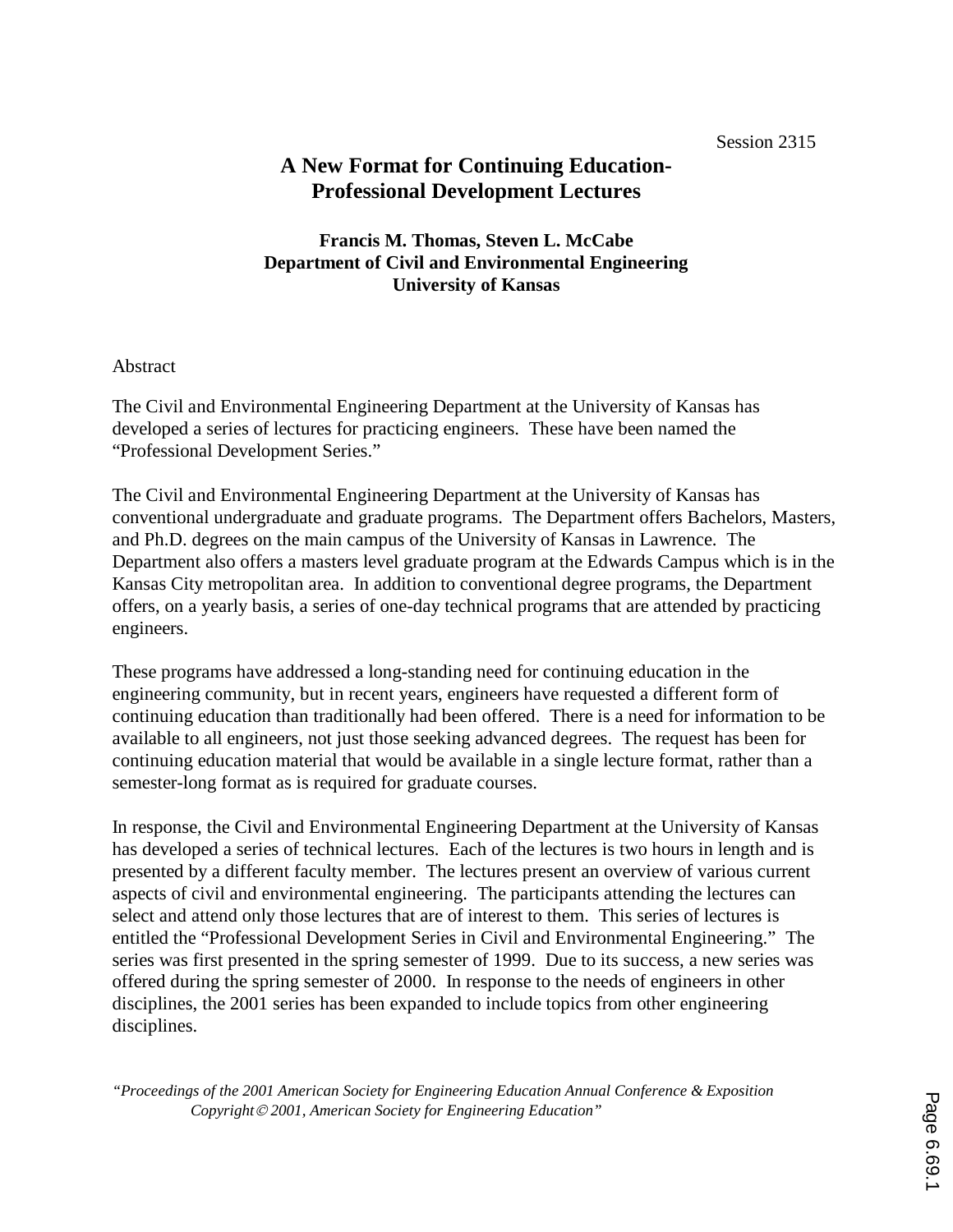This paper will present details of the Professional Development Series. Items discussed will be the content of the lectures, the benefits to the engineering community and the Civil and Environmental Engineering Department, the manner in which the series was developed, and an assessment as to the success of the series.

# I. Introduction

The Civil and Environmental Engineering Department at the University of Kansas has addressed the continuing education requirements of the engineering community in a variety of ways. The department grants Bachelor degrees, various Masters degrees and Ph.D. degrees on the Lawrence campus and also grants Masters degrees at the evening program located at the Overland Park, Kansas Edwards Campus, in suburban Kansas City. In addition to the degree programs, the department sponsors three, one-day technical conferences each year. The conferences are: 1) the structural engineering conference, 2) the environmental engineering conference, and 3) the asphalt paving conference. The planning of each of these conferences involves the faculty and representatives of local industry. The conferences present invited speakers as well as faculty presentations that address the needs of the respective engineering participants.

The engineering community has, in recent years, requested a different form of continuing education. The degree programs do not address the needs of those who do not desire an advanced degree. The conferences address a different need than the degree programs, but they present a scheduling problem in that it is necessary to miss an entire day of work in order to attend the conference. This can be difficult, in some cases, due to project deadlines, etc. In an attempt to address the need for additional continuing education for the engineering community, the Civil and Environmental Engineering department has introduced a series of Professional Development Lectures.

### II. Civil and Environmental Engineering Faculty

The Civil and Environmental Engineering faculty consists of twenty-five members with a wide range of expertise. The main groups in the department are structural, mechanics, environmental, geotechnical, transportation, construction, and water resources. In addition to these groups individual faculty members have specialization areas. These areas include, but are not limited to composite and concrete materials, artificial computer intelligence, and high-temperature pipe stress analysis. This range of knowledge makes the concept of the professional lectures attractive because a wide variety of topics can be addressed in the presentations. Several faculty members also have consulting and industrial experience, allowing them to understand the needs of practicing engineers.

III. Market for Professional Development Lectures

*<sup>&</sup>quot;Proceedings of the 2001 American Society for Engineering Education Annual Conference & Exposition Copyright 2001, American Society for Engineering Education"*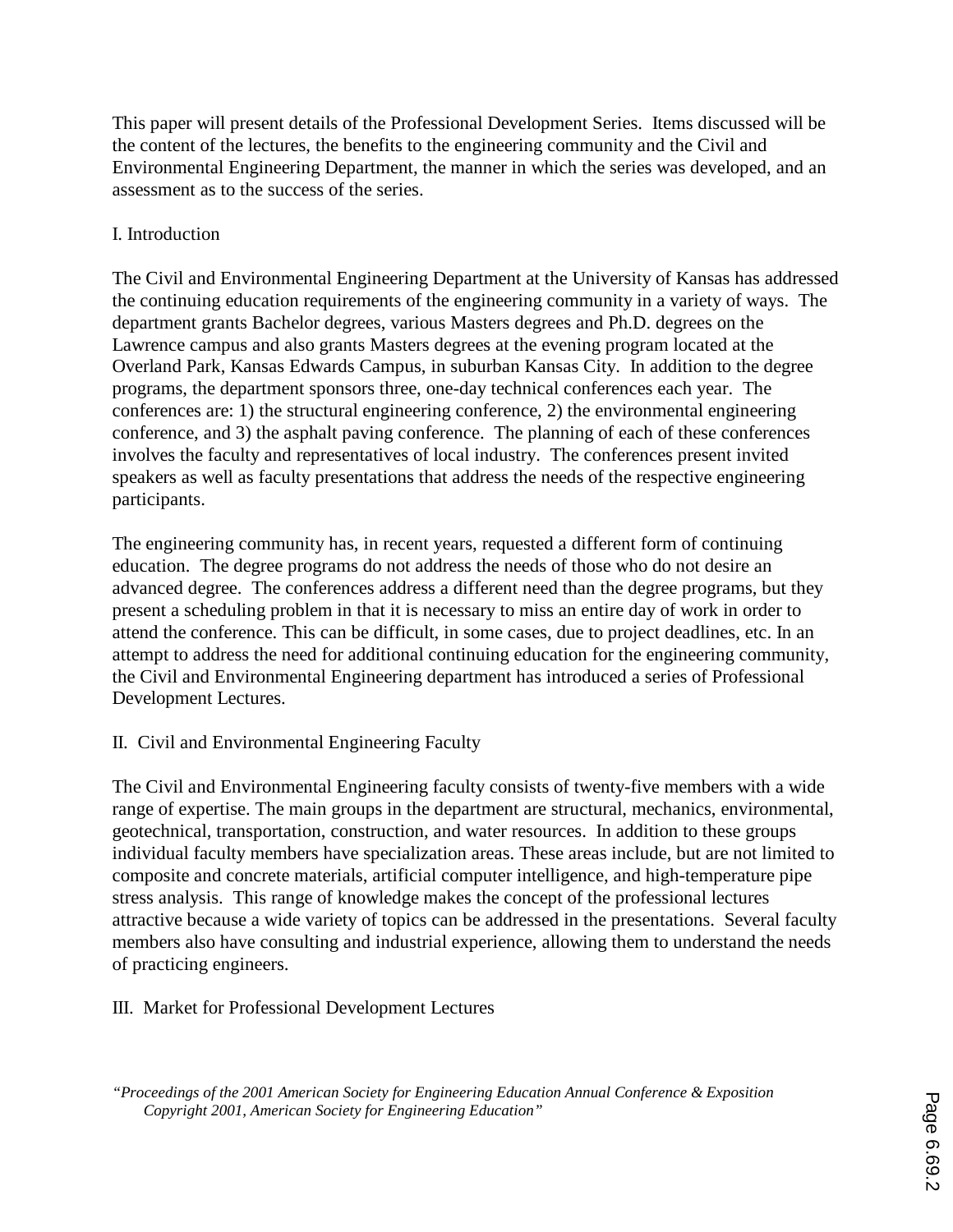The University of Kansas is located near both Kansas City, Missouri and Topeka, Kansas. Kansas City is the home of a number of large consulting firms, among these are Burns and McDonnell Engineering Company, HNTB Corporation, and Black and Veatch. There are also a large number of smaller consulting firms in both Topeka and Kansas City. Kansas City represents a center with one of the highest per capita populations of civil engineers in the United States. In addition to the consulting firms, both the Kansas and Missouri Departments of Transportation have offices in the Kansas City and Topeka areas. This concentration provides an excellent pool of engineers and, therefore, makes the concept of the professional development lectures attractive to the Civil and Environmental Engineering Department and to the engineering community.

### IV. Creation of the Professional Development Lectures

Once the need for a new form of continuing education was recognized, representatives of the Civil and Environmental Engineering Department and representatives of the local engineering firms met and identified specific topics that would be of value to local engineers. These discussions also led to the lecture format. Each lecture was two hours in length and was given on Monday afternoons from 4:00 PM to 6:00 PM. A total of twelve lectures were planned and given over the period beginning January 25, 1999, and ending April 19, 1999. Burns and McDonnell Engineering Company of Kansas City, Missouri provided an auditorium for the lectures in their international headquarters building.

Complete sets of lecture tickets were sold to companies who wanted their employees to attend. The cost for each two-hour lecture was \$40.00. The format allowed employees to select only those lectures useful to them. Tickets for individual lectures were also available. Several companies bought tickets for the entire series and distributed them to different individuals in their company according to the interest of the employee. Thus a company could buy a group ticket and have a number of people attend and benefit from the lectures.

The concept of the lectures was developed late in the year 1998. It did not allow time to advertise. In an effort to overcome this timing limitation, a number of retired alumni from the department Advisory Committee volunteered to contact several companies in the area and inform them of the plans for the lecture series and to encourage the companies to buy a group of tickets for their employees. The companies then, in turn, distributed the tickets to individuals who would most benefit from the material in each lecture.

The following lectures were presented during the first series in the spring of 1999.

| January 25, 1999  | Material Properties as Related to the Behavior of Structural Steel |
|-------------------|--------------------------------------------------------------------|
|                   | Details                                                            |
| February 1, 1999  | <b>Intelligent Transportation Systems</b>                          |
| February 8, 1999  | High-Temperature Pipe Stress Analysis                              |
| February 15, 1999 | Upcoming Changes In the ACI 318 Building Code for 1999.            |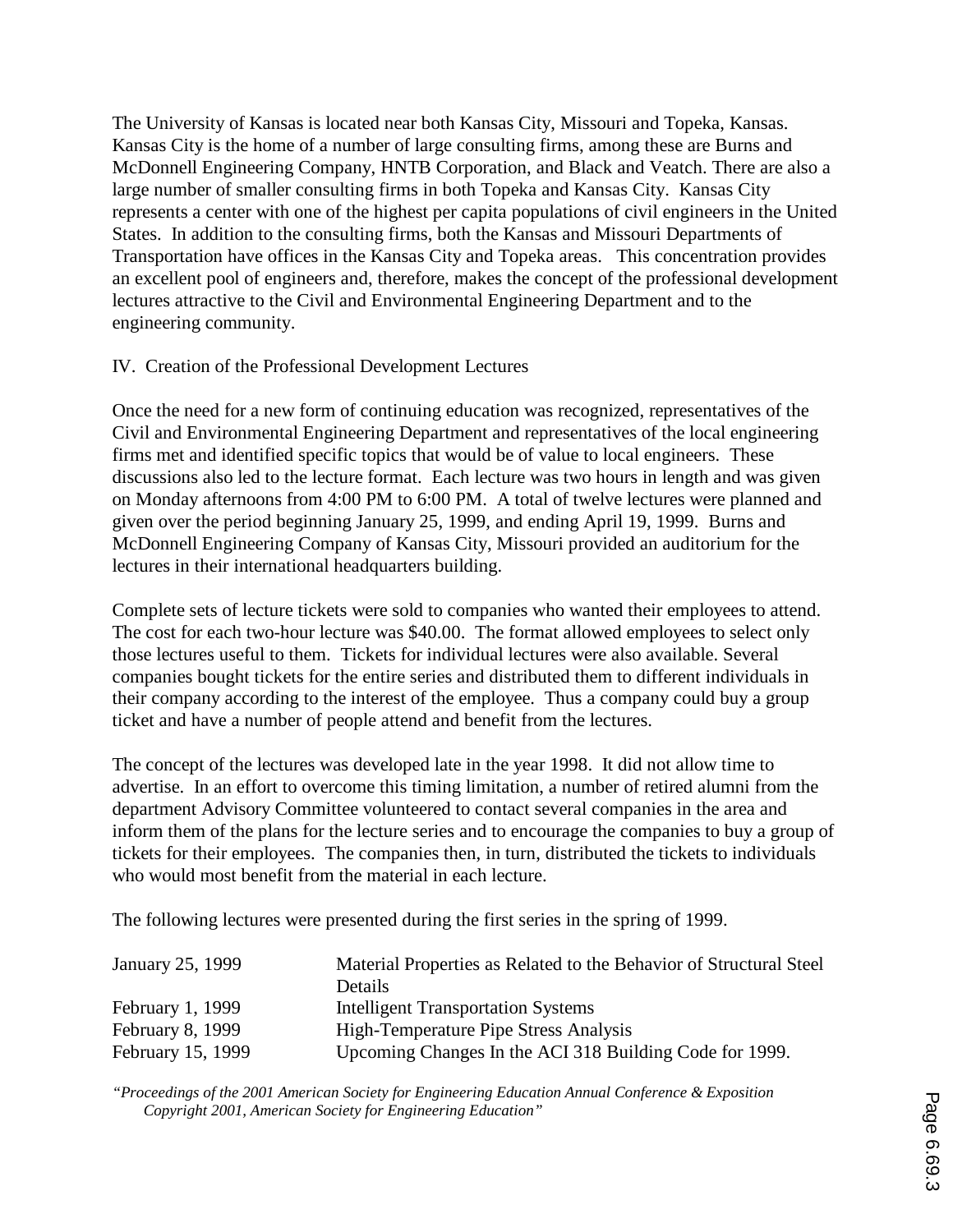| February 22, 1999 | <b>High-Strength Concrete</b>                                   |
|-------------------|-----------------------------------------------------------------|
| March 1, 1999     | GIS for Geotechnical Engineering Applications                   |
| March 8, 1999     | Water Treatment Plant Design and Operation to Meet the          |
|                   | Enhanced Coagulation and Softening Requirements of the Stage-1  |
|                   | D/DBP Rule.                                                     |
| March 15, 1999    | Improving the Effectiveness of Bioremediation Processes Through |
|                   | <b>Better Biology</b>                                           |
| March 29, 1999    | <b>Composites for Structural Applications</b>                   |
| April 5, 1999     | An Overview of Floodplain Analysis                              |
| April 12, 1999    | Performance Based Design for Earthquake Resistant Structures in |
|                   | <b>Regions of Moderate Seismicity</b>                           |
| April 19, 1999    | <b>Current Problems in Air Pollution</b>                        |

V. Evaluation of 1999 series

The lectures were judged by the participants to be a success. An evaluation form was circulated after each lecture. The attendees evaluated the presentation and also the significance of the material in each lecture. The total number of attendees for all twelve lectures was 817. The maximum attendance (126) was on the February 22, 1999 at the high-strength concrete lecture and the smallest attendance (17) was on the March 8 lecture at the Water Treatment Plant Design lecture. The attendance did not appear to depend on the quality of the lecture, but rather on the number of people working in the area that the lecture addressed.

The Professional Development Series has proven to be a win-win situation for both the Civil and Environmental Engineering Department and the engineering companies and their employees. Several attending the lectures have since enrolled in evening Masters degree courses that are offered at the University of Kansas Edwards campus. The Department also earned needed revenue that was shared, in part, with those faculty members presenting the lectures. A parttime secretary was hired with the revenue that benefited the entire Department. The companies benefited because they had current state-of-the-art information presented to their employees. The engineers benefited by learning new information and they also received 2 professional development hours (PDH) for each lecture attended. The PDH hours can be used to keep their professional license registration current.

VII Spring 2000 Professional Development lectures.

A second series of lectures was presented during the spring 2000 semester. As in the first series, the presentations were planned to respond to the needs of the engineering community. A new set of topics was selected and, for the most part, a different group of faculty presented the lectures. By using different faculty, the workload was distributed and a broader exposure of the faculty was presented to the engineering community. The attendance increased as was anticipated because a larger number of companies participated and the plans were made further in advance, thus allowing time for potential participants to learn of the lectures.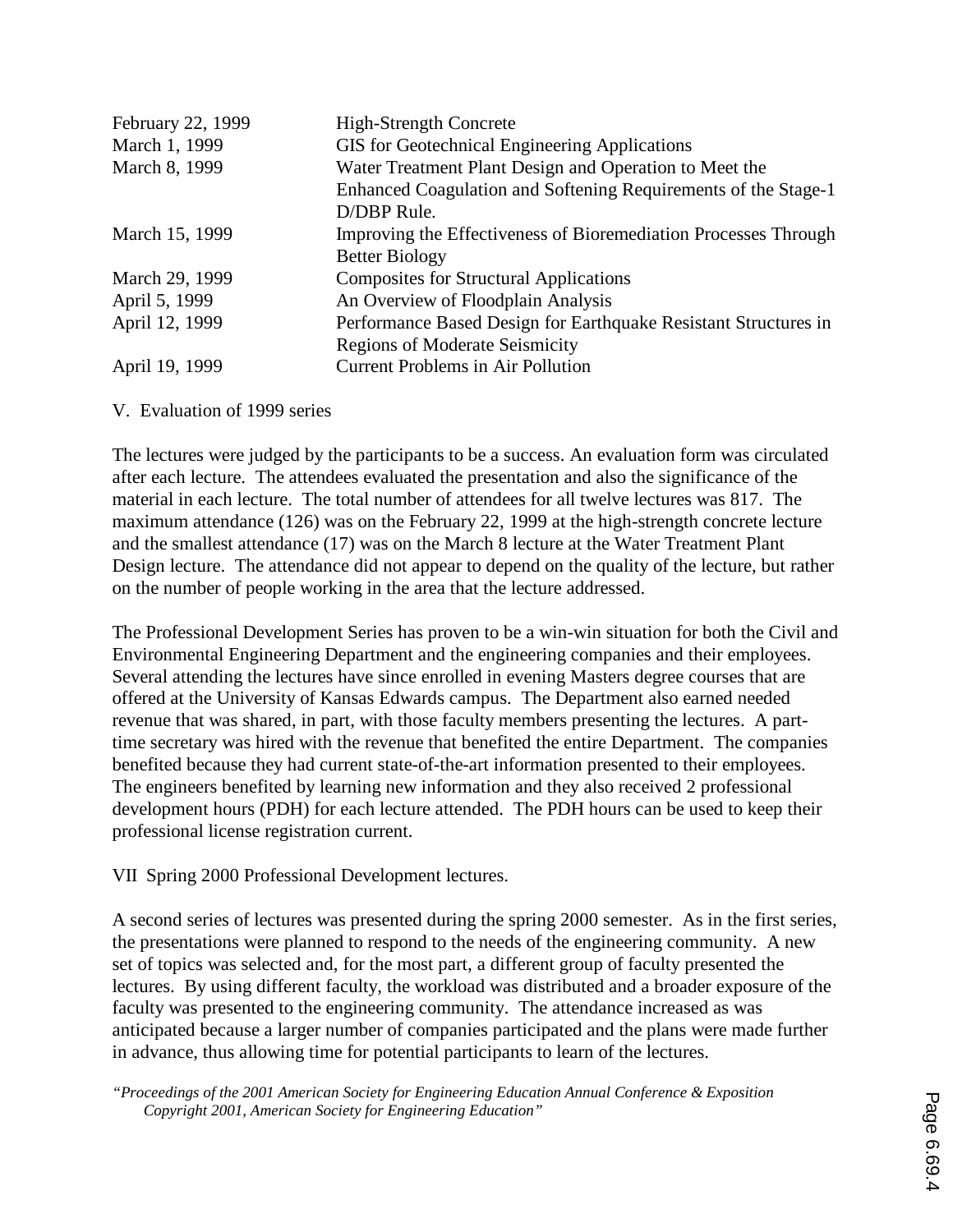The lectures presented during the spring 2000 series are listed below.

| January 31, 2000  | <b>Fatigue Design of Steel Structures</b>       |
|-------------------|-------------------------------------------------|
|                   |                                                 |
| February 7, 2000  | Design of Reinforced Concrete Members for shear |
| February 14, 2000 | <b>Understanding Superpave</b>                  |
| February 21, 2000 | <b>Web Based Project Management</b>             |
| February 28, 2000 | Experimental Design, Hypothesis, Testing,       |
|                   | Univariate/Multivariate Methods                 |
| March 6, 2000     | Application of Vibration Isolation              |
| March 13, 2000    | <b>Fastening to Concrete</b>                    |
| March 27, 2000    | Design Highways for Safety                      |
| April 3, 2000     | <b>Hydrologic Modeling for Flood Studies</b>    |
| April 10, 2000    | Taste and Odor Control in Public Water Supplies |
| April 17, 2000    | <b>Wetland Permitting</b>                       |
| April 24, 2000    | <b>Bioremediation Design Fundamentals</b>       |
|                   |                                                 |

VIII Evaluation of the Spring 2000 series

The attendance of the 2000 series, as anticipated, increased over the 1999 series attendance. The average attendance was 96 per lecture with a total attendance of 1156 for the series. As in the first year of the series, there was a wide range of attendance depending on the lecture topic. The high attendance was 169 for the lecture on "Fastening to Concrete" and the low attendance was 39 on the lecture on "Taste and Odor Control in Public Water Supplies".

IX. Spring 2001 Professional Development lectures.

A new set of lectures has been planned for the spring of 2001. In order to appeal to a larger group of engineers, the scope of the topics has been broadened to include lectures beyond traditional civil engineering topics. Lectures on engineering ethics, global positioning, web management, and construction management will be presented.

The lectures planned for the spring 2001 series are listed below.

| January 22, 2001  | Frame Stability – Practical Issues for Engineers |
|-------------------|--------------------------------------------------|
| January 29, 2001  | <b>GIS</b> Applications in Civil Engineering     |
| February 5, 2001  | GIS: Basic Tools for Hydrologic Analysis         |
| February 12, 2001 | Web Based Project Management- One Viewpoint      |
| February 19, 2001 | <b>Professional Ethics</b>                       |
| February 26, 2001 | <b>Construction Claims Analysis</b>              |
| March 5, 2001     | Air Pollution and the Transportation Industry    |
| March 12, 2001    | <b>Wetlands and Mitigation Banking</b>           |
| March 26, 2001    | Web Based Project Management- Another Viewpoint  |